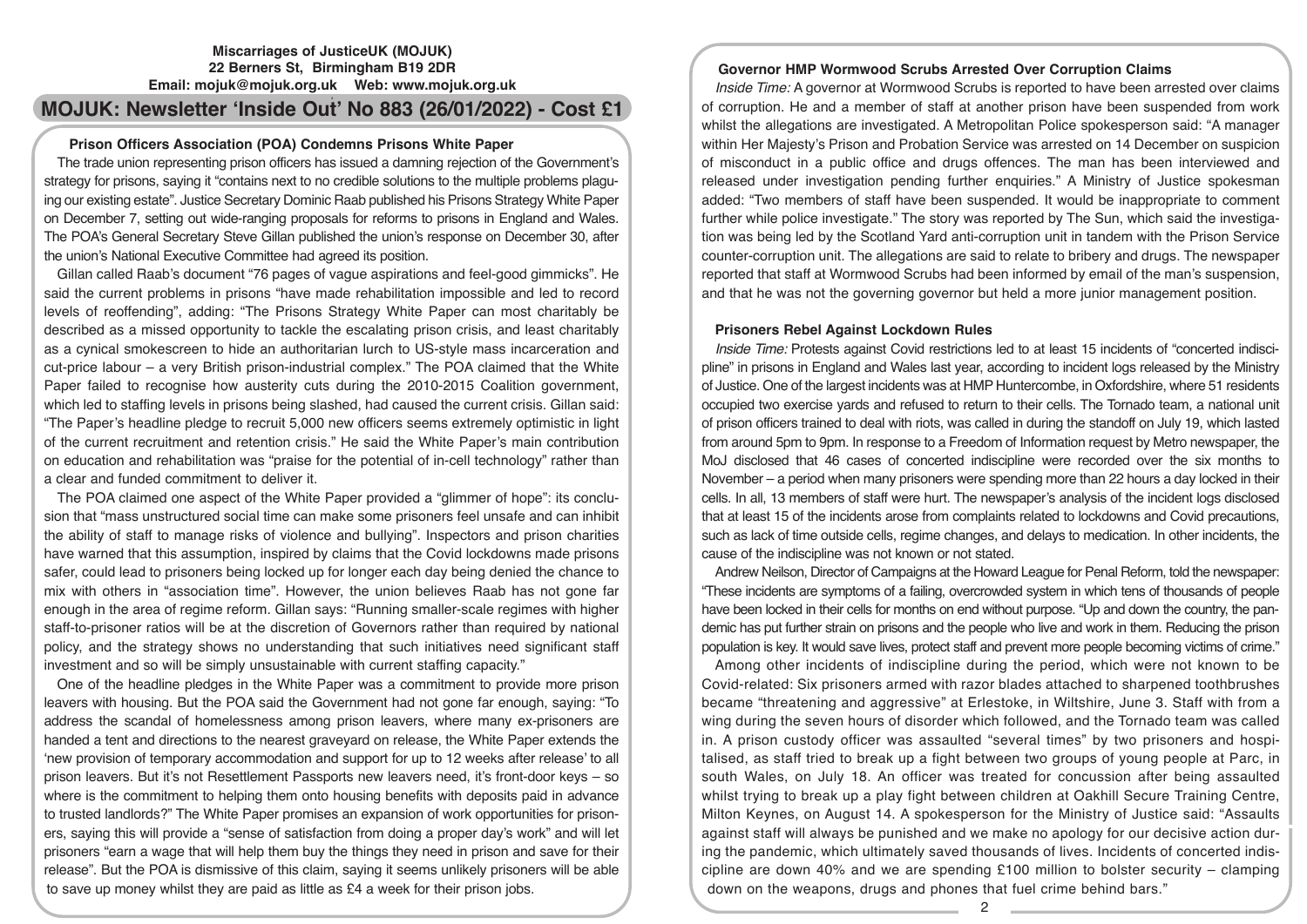## **Scottish Conservatives Demand Withdrawal of Prisoners' Phones**

*Inside Time:* The Scottish Conservatives have called for the withdrawal of the free mobile phones which were given to every prisoner in Scotland to maintain family ties during the Covid pandemic. Around 7,600 handsets were issued soon after the virus first struck in 2020. The initiative has been praised by prisoners' family charities, while the Scottish Government has said the phones are "vital in addressing the negative aspects of Covid-19 in our prisons". The Scottish Prison Service (SPS) has said it is "fully supportive of them continuing in use". However, the Tories demanded the scrapping of the scheme after figures obtained in a Freedom of Information request showed that nearly 1,900 of the phones had been confiscated due to misuse. Although the phones were meant to be tamper-proof, and allow calls to be made only to known and security-cleared recipients, there have been widespread reports of them being modified in order to make calls to unauthorised numbers – raising fears that they are being used to organise drug deals.

The figures, released by the SPS, showed that Barlinnie had the most confiscations of phones, with 342, followed by Edinburgh with 262 and Shotts with 196. Russell Findlay, Scottish Conservative Shadow Community Safety Minister, said: "This scheme was introduced in good faith at the start of lockdown but it has become a farce. These supposedly unhackable handsets were compromised almost immediately yet this was kept secret from the public and MSPs. "It is absolutely right that prisoners should have access to their families but this ill-conceived scheme has backfired badly… They must be withdrawn immediately and permanently, and any replacement must be safe and secure." The Scottish Conservatives have recently claimed victory in one clash over prison security, when the Scottish Government bowed to Tory demands to introduce photocopying of incoming mail in all Scottish prisons, so that recipients receive a photocopy rather than what was originally posted. The measure is intended to prevent the smuggling of Spice-type drugs into jails.

#### **Nationality and Borders Bill Just Another Example of Bad Law-Making!**

Alexandra Sinclair , Law Gazette: The Bill continues a trend that has been seen in many of the government's flagship, post-Brexit bills, namely the placement of wide delegated powers in primary legislation, leaving future policy-making in the hands of the executive. The Bill as it proceeds to the House of Lords contains 19 clauses which create or amend existing delegated powers and four Henry VIII clauses, which give ministers the power to amend and rewrite primary legislation. The use of delegated powers and Henry VIII powers undermines the government's claimed post-Brexit desire to return control of UK borders and immigration policy to parliament. Instead, many substantive clauses have been inserted at the last minute and other details have been left to delegated legislation, all of which concentrates power in the executive

When it was introduced, the Bill included six placeholder clauses; these are drafted as powers to make regulations and contain no substantive policy. The Bill went to committee in September but it was not until well into committee stage, on 21 October, that the placeholder clauses were replaced with substantive clauses. At the same time and without warning the government included four additional clauses. These were: • Notice of decision to deprive a person of citizenship (now clause 9) • Expedited appeals: joining of related appeals (now clause 23) • Removals: notice requirements (now clause 45) • Counter-terrorism questioning of detained entrants (now clause 74)

As a matter of principle, placeholder clauses are problematic for a number of reasons. Firstly, they are an indicator that legislation is being hastily introduced to parliament without adequate con-

sideration of its content. The insertion of 10 new substantive clauses late in committee stage indicates that at the time of the Bill's introduction the government had not finalised important policy decisions and lacked a firm understanding of its intended course of action. Due to their late inclusion, the additional clauses were not included in the Impact Assessment (IA) of the initial Bill. An IA should include 'detailed consideration of the costs and benefits of the policy chosen and allow it to be compared with rejected alternative solutions'. This means that parliament has not had as much opportunity to assess the benefits and drawbacks of those provisions as it should have.

Placeholder clauses also sit uneasily with the concept of parliamentary sovereignty. Important matters of policy should be placed in primary legislation so that they can be debated before laws are passed. The introduction of ten substantive clauses at committee stage significantly limits the time available for their appraisal. The Constitution Committee has said that it is not 'normally appropriate to insert new or substantial policy content into a bill at a late stage, as this may result in inadequate parliamentary scrutiny'. The upshot of this is that legislation does not receive the required public consultation and time for debate and review. Clause 9 gives the Home Secretary a number of broadly drafted exceptions to the requirement that a person should be given notice of a decision to deprive them of citizenship. The effect of not giving notice to an individual is that they cannot appeal that decision. Such a significant change to the law, and one which deprives individuals of their appeal rights, should not be introduced at such a late stage and in a way which circumvents – at least in one House - many of the safeguards built into our parliamentary process

The Bill includes four Henry VIII clauses; these are generally regarded as the most pernicious form of delegated legislation because 'they give the executive the authority to override the requirements of primary legislation and thereby directly violate the principle of 'parliamentary sovereignty'. Lord Judge has described every Henry VIII clause as a 'blow to the sovereignty of parliament'. The Nationality and Borders Bill contains one particularly wide clause of this nature. Clause 80 allows the minister to use regulations to amend any piece of primary or secondary legislation 'as the Secretary of State considers appropriate in consequence of this Act'. This wide power for ministers to rewrite primary legislation is narrowed only by the requirement that it is in consequence of the Act. Furthermore, appropriateness is a test based on the subjective judgment of the minister and therefore accords ministers a very broad discretion. The Delegated Powers and Regulatory Reform Committee has in the past recommended that powers should be restricted by an objective test of necessity rather than a subjective test of appropriateness.

Problematic delegated powers permeate the Bill. Clause 59 of the Bill delegates the power to the executive to make regulations to define who is or is not a victim of modern slavery or human trafficking. This delegated power is particularly concerning because the Modern Slavery Act already provides for the power to make regulations for this purpose. Using regulations under the Modern Slavery Act to designate victim status is more appropriate given that trafficking is an issue which affects both UK and non-UK nationals; it is not purely an immigration matter. It is therefore unclear why an additional delegated power for this purpose is needed in the NAB. It is arguably inappropriate for changes to the Modern Slavery Act to be made via an immigration bill.

Another worrying power is clause 52 of the Bill which empowers the Home Office to make regulations about the factors considered when conducting age assessments of asylum seekers. Currently under UK law social workers conduct age assessments. The proposed regulations place the burden on the child to show on the balance of probabilities that they are not 18 or older and allows the Home Office to overrule the assessments of local authorities. Clause 52 gives

 $\overline{3}$   $\overline{4}$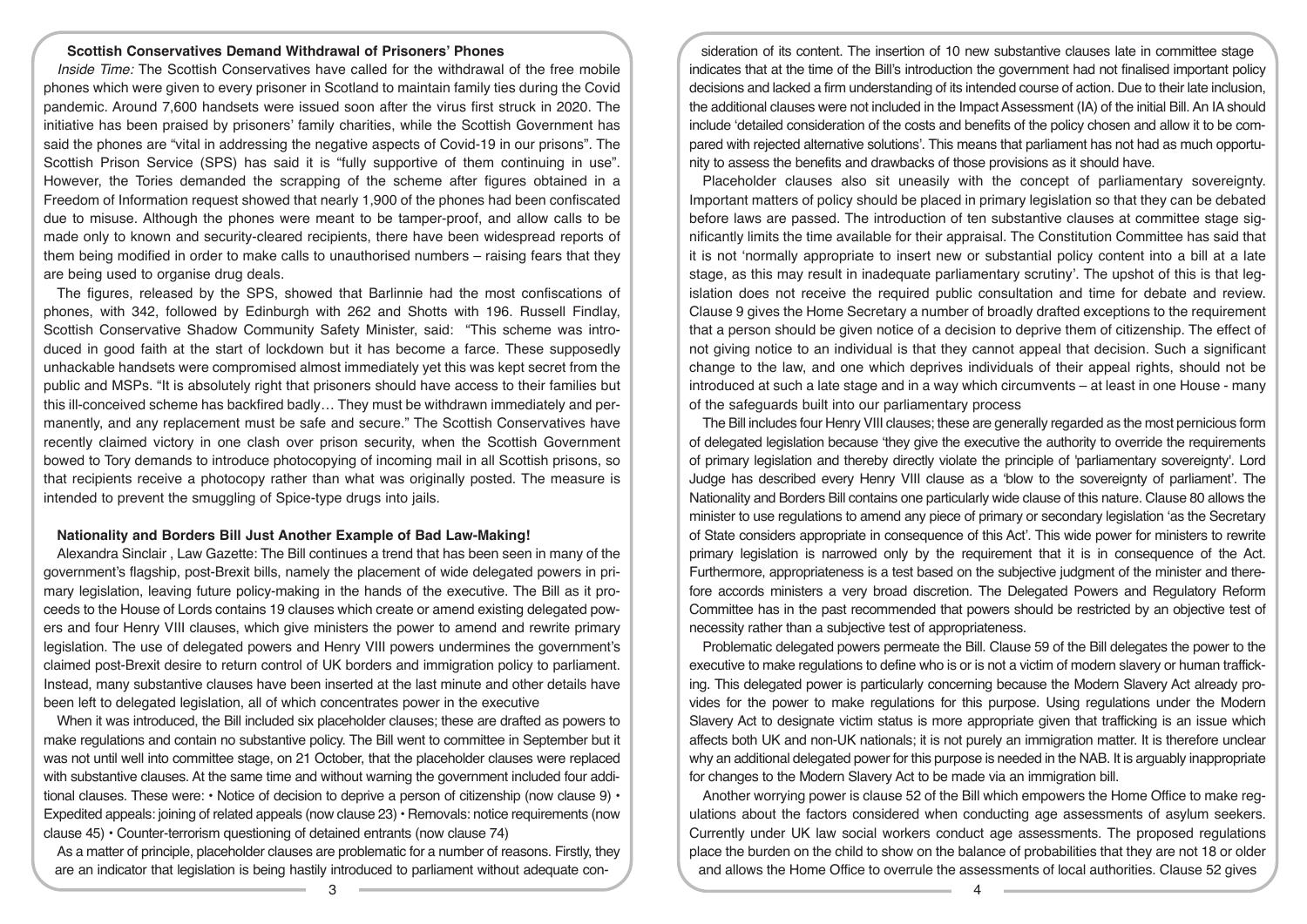the Home Office the power to make regulations specifying how the age assessment will be conducted including which scientific methods will be used. The use of scientific methods for age assessment is hugely controversial as 'there is no known scientific method that can precisely determine age'. It is troubling that instead of stating in primary legislation how it intends to use scientific methods in assessing age, the government has given the power to the Home Office to make regulations on this matter, thereby avoiding the scrutiny of both Houses of Parliament.

The Bill contains many other examples of changes to substantive policy that are ill-suited to delegated legislation. Clause 26 accords to the Secretary of State the power to make regulations specifying the criteria for determining which cases can be categorised as 'accelerated detained appeals' and can therefore be decided through a more rapid appeal procedure where applicants will have less time to prepare their appeal. Apart from specifying which detainees can be subject to the rapid appeal procedure the provision leaves all other criteria up to the discretion of the Secretary of State. Furthermore, the power to make these regulations is via the negative resolution procedure meaning there will be no opportunity for parliamentarians to debate the criteria selected by the Secretary of State. The use of the negative resolution procedure to enact this change is especially problematic given that a previous 'fast-track' asylum procedure was held to be unlawful by the courts(The Lord Chancellor v Detention Action [2015] EWCA Civ 840). The substantive features of the Bill are more than just examples of a weakened parliamentary process. They give rise to significant policy concerns. PLP and Justice have highlighted thatreductions in procedural fairness protections are littered throughout the Bill. In addition to the accelerated detained appeals process addressed above, clauses 20-25 of the Bill empower the Secretary of State to serve Priority Removal Notices (PRNs). PRNs shorten the time available for challenging a removal decision and prejudice any evidence provided after this date. The severity of these provisions is compounded by clause 27, which removes the right to appeal a decision from outside the UK once it has been certified as 'clearly unfounded' (a certification that can be made by giving minimal weight to any evidence received after the PRN cut-off date).

What the Bill represents is a scrutiny deficit on both ends of the legislative process: the Bill confers broad powers to ministers which are not receiving adequate parliamentary scrutiny, while in its substantive provisions it is limiting the avenues for post facto appeal. By combining poor law-making practices with the slashing of substantive procedural rights, the Bill poses a unique threat to both access to justice and the rule of law.

#### **Ulster Troubles: Police 'Failed To Warn Murder Victims About Threats'**

Julian O'Neill, BBC News: Police failed to warn several murder victims - including two Sinn Féin councillors - that they were under threat, a report on Ulster Defence Association (UDA) attacks has stated. The police ombudsman looked into 19 murders, including the Greysteel massacre, and its report uncovered no evidence police had prior knowledge of any of the shootings. But it found "collusive behaviours". This included indications members of security forces passed on information. Other examples cited were intelligence and surveillance failings leading to the arming of loyalists and the deliberate destruction of records relating to informants. The ombudsman also expressed "significant concerns about police conduct".

The Police Service of Northern Ireland (PSNI) said policing was much changed in the present day and that it remained committed to bringing the killers to justice. The 336-page report covers 11 sectarian attacks carried out by a UDA faction in the north west between 1989 and 1993

and claimed using the cover name of the Ulster Freedom Fighters (UFF). Some of the victims were killed in random attacks, but others were individually targeted as members of Sinn Féin or the IRA. Among the victims were Sinn Féin councillors Eddie Fullerton and Bernard O'Hagan. The report has taken years to compile, following an initial complaint made by Mr Fullerton's family in 2006. The report stated that the 56 year old was one of six people murdered whose names had been found in caches of loyalist intelligence information recovered by police. Most were not informed they were under threat - a contravention of procedures. The report was unable to conclude if notification "in itself" would have been sufficient to protect people. However, a threat notification "would have allowed them to review their personal safety measures".

Ombudsman Marie Anderson said that in 1989 the police were aware of the "growing threat" posed by the North West UDA. She went on: "This increased threat was not initially accompanied by a policing response proportionate to the increased risk to members of the republican and nationalist communities. What is the UDA? The Ulster Defence Association, formed in 1971, had tens of thousands of members at its peak. It killed hundreds of people during the Troubles in Northern Ireland and often claimed responsibility for sectarian murders using the cover name the Ulster Freedom Fighters (UFF). A security assessment in 1985 found that 85% of the intelligence used by the UDA to target people originated from the police and army and it was heavily reliant on leaks of information. The UDA remained a legal organisation until it was banned in August 1992.

Notorious attacks by the UFF included the shooting dead of five Catholics at a Belfast bookmakers in 1992 and the Greysteel massacre the following year. In November 2007, the UDA issued a statement saying: "The war is over". It later said it had stood down the UFF and all UFF weapons were being put "beyond use", but that did not mean they would be decommissioned. In 2018, the then PSNI Chief Constable George Hamilton said members of the UDA were still involved in organised crime. Her report also stated there were links between the UDA and members of the police and the Army's Ulster Defence Regiment (UDR). But police failed to deal "appropriately" with members of the security forces suspected of, or involved in, the passing of sensitive information. One of two former police officers she reported to the Public Prosecution Service (PPS) during the course of her investigation was suspected of leaking information. The other had failed to disclose a suspect in one of the shootings was also an informant. The PPS directed that neither individual should be prosecuted.

*What led to Northern Ireland's conflict?* Mark Thompson, of Relatives for Justice, speaking on behalf of a number of the victims' families, said they had been "vindicated in their long-held belief that collusion was a dominant theme in the murders". Ms Anderson's report stated that "generally" police investigations into the attacks were prompt and thorough, resulting in a number of convictions. It also found a number of instances where they obtained information from informants which disrupted the UDA and "may have saved lives". The worst of the attacks was at The Rising Sun bar in the village of Greysteel in County Londonderry in October 1993, which left eight people dead - seven Catholics and one Protestant. One of the gunmen shouted "trick or treat" before he opened fire. It was in retaliation for the IRA's Shankill bombing a week earlier. The report stated that while it was predicted UDA activity would escalate in response to the bombing, there "was no specific intelligence that the North West UDA was planning an attack". PSNI Deputy Chief Constable Mark Hamilton said: "The peace process has changed the context for policing.

"The Police Service of Northern Ireland now have greatly improved policies and procedures which guide our response to potential threats and how we approach criminal investigations and the man-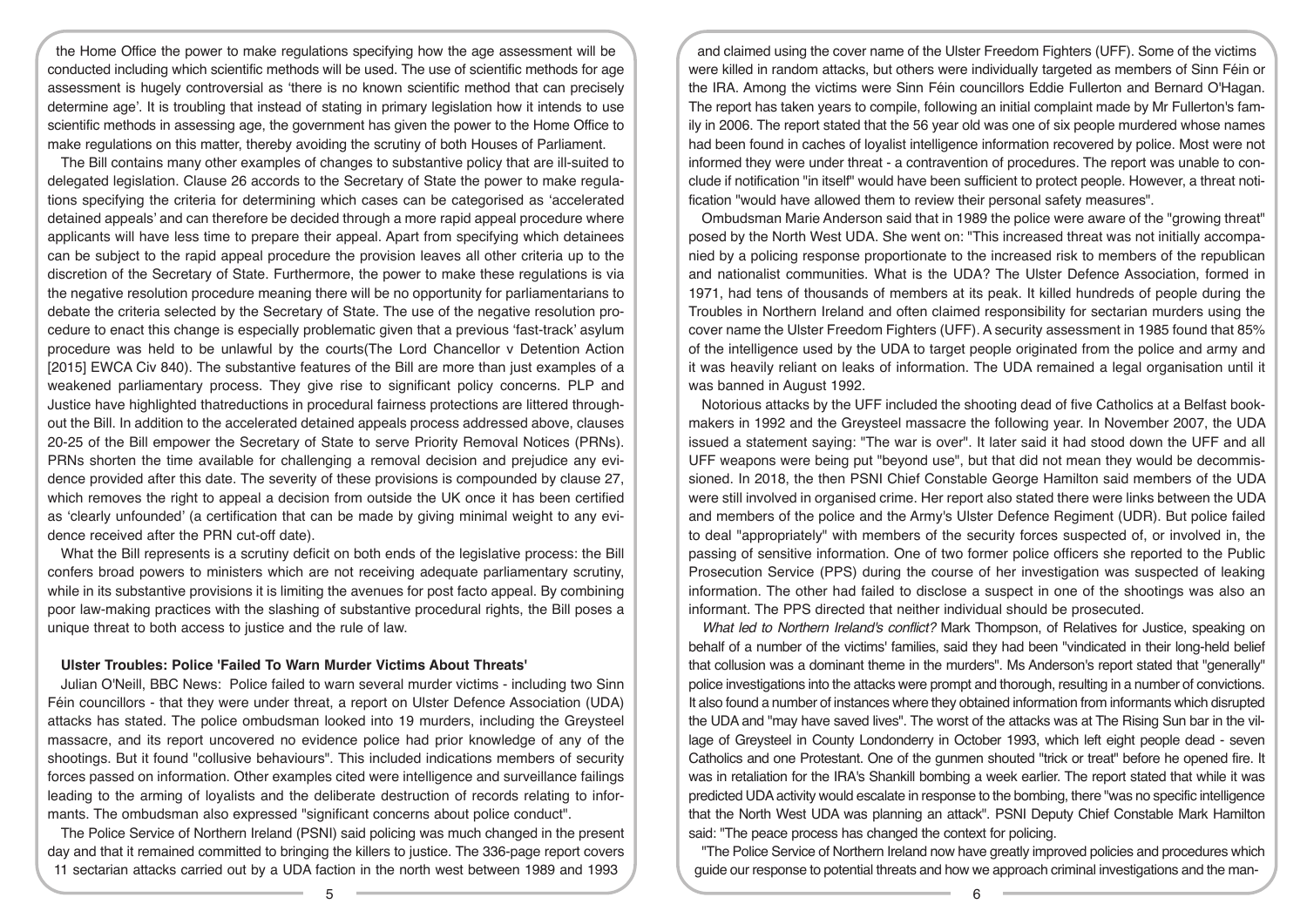agement of intelligence. "These policies and procedures are firmly embedded in principles of the Human Rights Acts 1998. We welcome the fact that the Ombudsman has recognised these positive developments in her report. "The Police Service of Northern Ireland remains firmly committed to bringing those responsible for these murders to justice. "We appeal to the community for information that will assist our Legacy Investigation Branch detectives in their investigations.

*'blatant Disregard For Life'* The UFF claimed responsibility for the 1991 gun attack which killed Patrick Shanaghan in Castlederg, County Tyrone. His family have welcomed some aspects of the Ombudsman's report which said that their concerns about collusion in regards to his death were "legitimate and justified". The report touched on the fact that a police officer had prevented a local doctor from giving Mr Shanaghan medical treatment at the scene of the shooting. However the family was also critical that the Ombudsman was not able to deal with their claims that in the lead up to his killing, Mr Shanaghan had been subjected to harassment and death threats from police officers. In a statement, the family said, "What is most distressing for us was the blatant disregard the police had for Patrick's life and the inexcusable refusal of police to allow medical assistance for Patrick after he was shot. "As in life, Patrick was in death, denied the most basic of human rights."

#### **Prima Facie Case and Extradition From the UK**

Extradition is a complex area of law and it is crucial that anyone who is the target of an extradition request seeks specialist advice as soon as possible. While one may often think that a court in the UK needs proof of guilt to extradite a person, in reality, the number of countries that are still required to show a prima facie case is limited. What is a prima facie case? In English law, the Latin term prima facie is used to describe either presentation of sufficient, upon initial examination, corroborating evidence by a party in support of its claim (a prima facie case), or a piece of evidence itself (prima facie evidence). Is it necessary for UK Courts to establish a prima facie case as part of deciding on extradition? Historically, the prima facie case requirement was a necessary element of the extradition process, reflecting the alignment of the extradition proceedings with the domestic criminal committal proceedings. This requirement enabled UK courts to establish that there was a case to answer as part of deciding whether a requested person should be extradited. Furthermore, the existence of prima facie evidence requirement assisted with ensuring the quality of extradition requests which the United Kingdom was ready to act on.

However, this requirement was relaxed over time following changes to domestic committal proceedings and further to considerations that the double jeopardy rule, political motivation protections and the rule regarding speciality already provided sufficient protection for the requested person against unjust or oppressive extradition requests. Furthermore, in 1991 the United Kingdom ratified the Council of Europe Convention on Extradition 1957 ("ECE") without any reservation. The ECE does not foresee a prima facie evidence requirement in support of the extradition requests.

What is the position under Part 1 of the Extradition Act 2003? Currently, under Part 1 of the Extradition Act 2003, there is no prima facie evidence requirement in respect of extradition requests from the countries designated as category 1 territories. This category encompasses all member states of the European Union. What is the position under Part 2 of the Extradition Act 2003? This is also the case for certain designated territories under Part 2 of the Extradition Act 2003, notably, the Contracting Parties to the ECE, as well as Australia, Canada, New Zealand and the United States. For other category 2 territories, in accordance with section 84 of the Extradition Act 2003, a judge is required to decide "whether there is evidence which would be sufficient to make a case requiring an answer by the person if the proceedings were the summary trial of an information against him".

## **Want to Build Trust in the Police? Detain Less Children**

*Fionnuala Ratcliffe, Transform Justice:* Is detaining someone in police custody worth it? The police in England and Wales detained approximately 800,000 people in police custody in 2019. It's seen as a somewhat necessary evil; an unpleasant experience for the person detained, but needed to allow the police to gather reliable evidence (including via interview) and progress a case swiftly. But a new research article from Miranda Bevan on the experiences of children and young people in custody asks whether detention in custody is doing lots of harm and little good. The primary purpose of police custody is the production of reliable evidence. Miranda Bevan found that this objective was being severely undermined by the fact children have such a terrible experience when they are in there. The stress and 'pain' of custody for children meant their main priority was to end the experience as quickly as possible. The results are a disaster for fair trial rights: to avoid delaying release further, children were waiving legal advice or were reluctant to say when they didn't understand what was happening at interview. Some children chose to be silent throughout their interview in order to get out quicker. This means the child may be interviewed by officers without a lawyer present, when they are tired, stressed, and so desperate to be released that they're willing to say whatever will end the process soonest. Evidence obtained under these circumstances can hardly be called reliable. The research also surfaces some troubling wider implications of custody use on children's perceptions of the legitimacy of the police.

Some police see police custody as helping set kids on the straight and narrow – that a night in a police cell can be the short, sharp shock needed to stop offending behaviour. But Miranda Bevan found no evidence to support the idea that an unpleasant experience in custody might 'set them on the right path'; quite the contrary. The overwhelming reaction of children to detention was one of resentment towards the police. Children described being treated 'like an animal' or 'as if you're not a real human'. As one young person said: "by putting you in a room, making you sit by yourself, it's not going to make you accept, reflect on the thing you've done. It's going to make you think like, 'You lot treat me like shit. I might as well do worse things in there'". This bitterness was amplified if the child went on to be released by the court, as usually happens (approximately 4 out of 5 children detained post-charge by the police go on to be released by the court). More worrying still was that several teenagers said that, as a result of their custody experiences, they wouldn't trust the police or go to them for help in future: "it's the sort of thing where if I needed them I wouldn't even bother… I just wouldn't wanna call 'em, just because I don't think they're that nice people. Since I was in there for so long and they were useless when I was in there, I just don't really think they're that trustworthy."

So not only does police custody yield questionable evidence, but it is also damaging police legitimacy in the eyes of children and young people. Improvements could be made to custody legislation and policy to improve the experience of detention, so children (and adults) aren't quite so inclined to sabotage their future prospects in order to get out of there. But Miranda Bevan argues that there will always be a huge power imbalance in custody, with competing interests, and this is unlikely to change. The answer is to use police custody less.

HMICFRS, who conduct inspections of police custody suites, are consulting on a new set of expectations for police custody. These new expectations are an opportunity to reinforce the importance of only detaining where necessary. For example, by applying closer scrutiny to the appropriateness of the decisions to detain and keep detained. They could also compare use of alternatives to custody, such as voluntary attendance, across forces to encourage ways of gathering evidence that don't require detention. We also advocate for greater use of out of court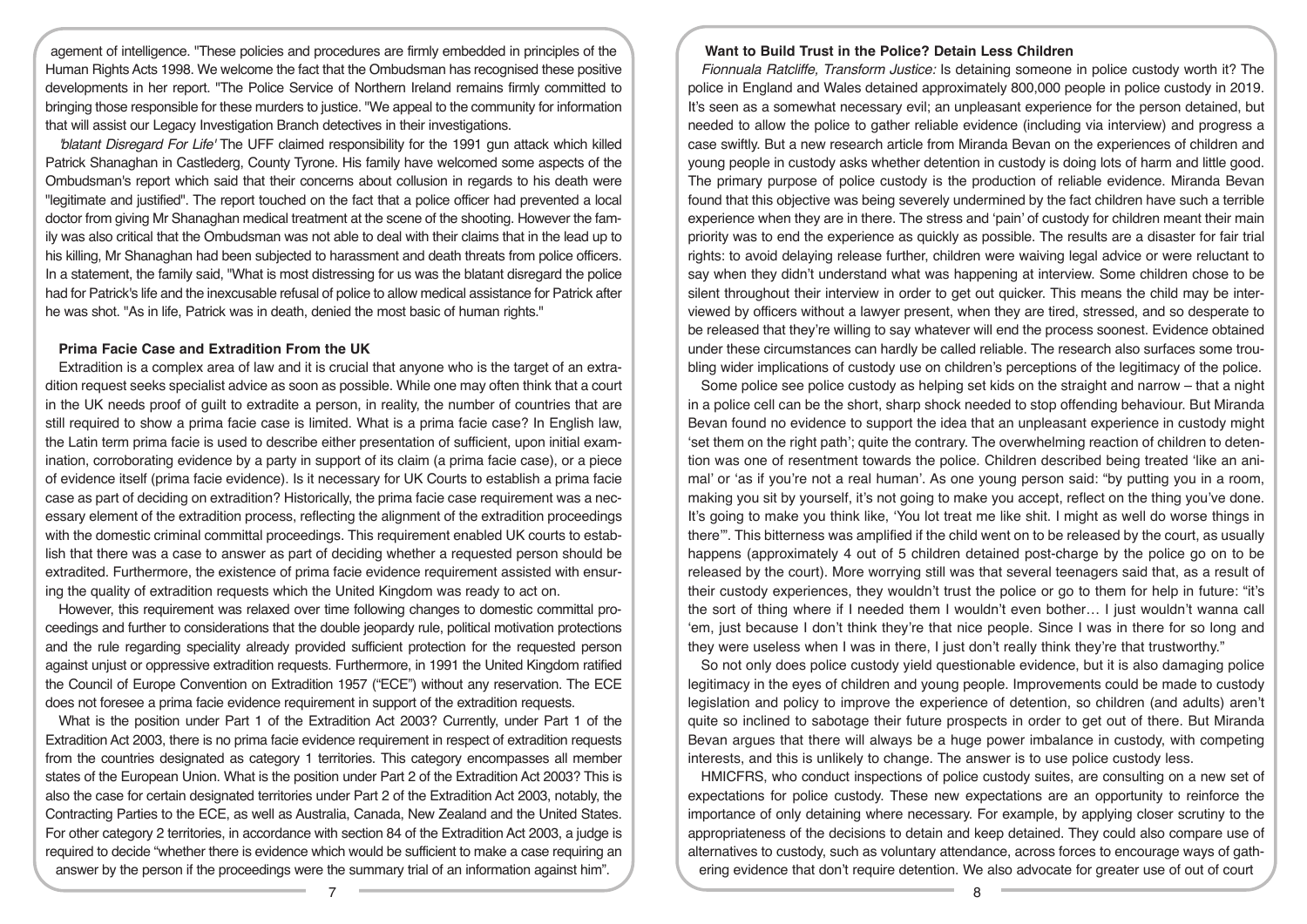disposals as an alternative to custody and charge. Out of court disposals bring trust issues of their own; they all require some acceptance of responsibility, and there is evidence that this is a barrier for racially minoritised communities who are mistrustful of the police and justice system in general. A new report suggests ways that OOCD policies could be changed to remove some key barriers to use. Evidence is stacking up that police custody can do more harm than good, particularly for children. A fair and effective criminal justice system would use police custody less.

## **Peers Reject 'Single Sex' Prisons Proposals**

Jon Robins, Justice Gap: Peers debated an amendment to the Police, Crime, Sentencing and Courts bill seeking to secure 'single sex' prisons by ensuring prisoners were accommodated 'by reference to their sex registered at birth'. The proposed legislation was accused of perpetuating stereotypes of trans women and withdrawn. Introducing the amendment, Lord Blencathra said that 'the needs of women in prison matter, and these needs mandate singlesex provision'. 'Women in prison are acknowledged to be an exceptionally vulnerable group and cannot simply choose to use a different space which remains single-sex,' he said.

The Conservative peer argued that the female prison estate was 'a definitive example of a space that should be single-sex'. 'If women in prison cannot be guaranteed single-sex spaces, no woman or girl can,' he said. 'Hospital wards, changing rooms, rape crisis centres, refuges and toilets in schools – I am talking about anywhere where women and girls, for reasons of dignity, privacy and safety, require single-sex spaces.' The amendment came under heavy fire from peers. For example, Lord Pannick highlighted the plight of a person born male who had lived as a woman for 20 years 'even if they have undergone sex reassignment surgery, even if they have a gender recognition certificate, and even if they are assessed as posing no risk whatever to other women'.

Under the proposals, Pannick pointed out that the Home Office would be obliged to place them in a men's prison or put them in specially segregated facilities. 'The former option of putting them in a men's prison would be a disaster; it would obviously be enormously dangerous to such a person,' he said. 'Placing them in specially segregated facilities would be demeaning; it would fail to recognise what legislation in this country has recognised for the last at least 15 years: that people who happen to be born in the wrong sex deserve our compassion and deserve recognition of their position.' Lord Hope of Craighead said it was 'a great mistake' to legislate. 'It may be that the prison estate will be big enough in years to come so that one can segregate by gender reassignment in special prisons of their own, but we are nowhere near that at the moment and the proper way to deal with this is to rely on the discretion that exists at present.'

Lord Cashman accused the amendment of perpetuating 'the stereotype of trans women and trans men as sexual predators – as a threat to other women, and trans men as a threat to the wider society'. Baroness Jones of Moulsecoomb, acknowledging that she was going to 'get abuse' for her views, noted situations where women had experienced sexual predation by men who have falsely identified as women. 'My party's policy is that trans men are men and trans women are women, and I do not have a problem with that, but there are occasions when women in women's prisons experience sexual predation by men who have falsely self-identified as women. The noble Lord, Lord Cashman, said that we are saying that all trans women are sexual predators. We are not saying that  $-$  of course not.' 'What we are talking about here is keeping people safe. Vulnerable people of all kinds, whatever trans identity or sexual identity they have, should be kept safe. Clearly, prisons are the worst possible places to keep people safe; they are a nightmare.' Withdrawing his amendment, Lord Blencathra referenced

Lord Pannick's argument that his amendment would mean that transgender prisoners should 'either be stuffed into the male estate or put into some ghastly specially segregated facility'. 'That is exactly the current MoJ policy,' he added. 'All transgender prisoners coming into the prison estate start off in the male estate… . Some 90% of trans women prisoners stay in the male estate and then some are moved to the women's estate.'

## **Black People Disproportionately Represented In 'Missing' Reports To The Police**

Elena Colato, Justice Gap: Black people are disproportionately represented in 'missing' reports to the police comprising 14% of the missing persons population, according to new research. The report by the charity Missing People has found that racial discrimination has a major impact in subsequent investigations. The number of people who have died whilst missing reached an all time high of 955 in 2019/2020, a steep rise by over a third since 2016 (34%). The research also revealed that confidence in the police investigations was lowest in black communities. It was noted that there are often a variety of wider frustrations from those affected by such investigations, however the report concluded that we must recognise the frustrations of people of colour are largely 'distinct from these broader frustrations'. The families involved suggested that people of colour are 'more likely to be assumed to be taking part in criminal activity' or making 'poor life choices' instead of being viewed as vulnerable. Others reported that they were interviewed 'like criminals' as if they had something to do with their child's disappearance, something they feel wouldn't have occurred if they were white.

Police officers spoke out about discrimination. 'As one of very few minority police officers, I usually ended up dealing with BAME missing persons and/or their families,' one officer told researchers. 'White officers would generally do computer checks and leave it at that. Supervising officers would mark up and falsify records to show enquiries were being made.' 'Children missing from secure homes were not given the priority,' the continued. 'Vulnerable people were not given the priority. When it came to a white family, senior officers and the press would get involved. More checks were done as were more door knocking. There was a stark difference.'

A major finding of the report also related to the lack of media coverage of missing people of colour. It touched on what was labelled the 'missing white woman syndrome', described as a phenomenon of the media's extensive coverage of 'white, often middle-class, women and girls who have gone missing'. The report concluded that the police should implement specialised training to target racial discrimination. A police officer alleged that 'white officers would generally do computer checks and leave it at that' and 'supervising officers would mark up and falsify' findings in cases of people of colour. Despite this, the Met have not acknowledged race as a factor in the handling of missing person investigations. An investigation into the recent tragic case of Bibaa Henry and Nicole Smallman found that the Met failed to follow its missing persons policies, and the service the family received from the police was 'unacceptable'. However, it did not find racial bias to be a factor in the mishandling of the case'. The mother of the women, as well as three ex-senior officers, challenged that view.

# **Policing Bill Risks Entrenching 'Failed and Unjust' Law of Joint Enterprise**

Jon Robina, Juarice Gap: Proposals under the Policing Bill risk entrenching the 'failed and unjust' law of joint enterprise by stealth, according to campaigners. Liberty and JENGbA (Joint Enterprise Not Guilty by Association) have warned that 'the worst and most discredited injustices' of the common law doctrine would be replicated under plans for Serious Violence Reduction